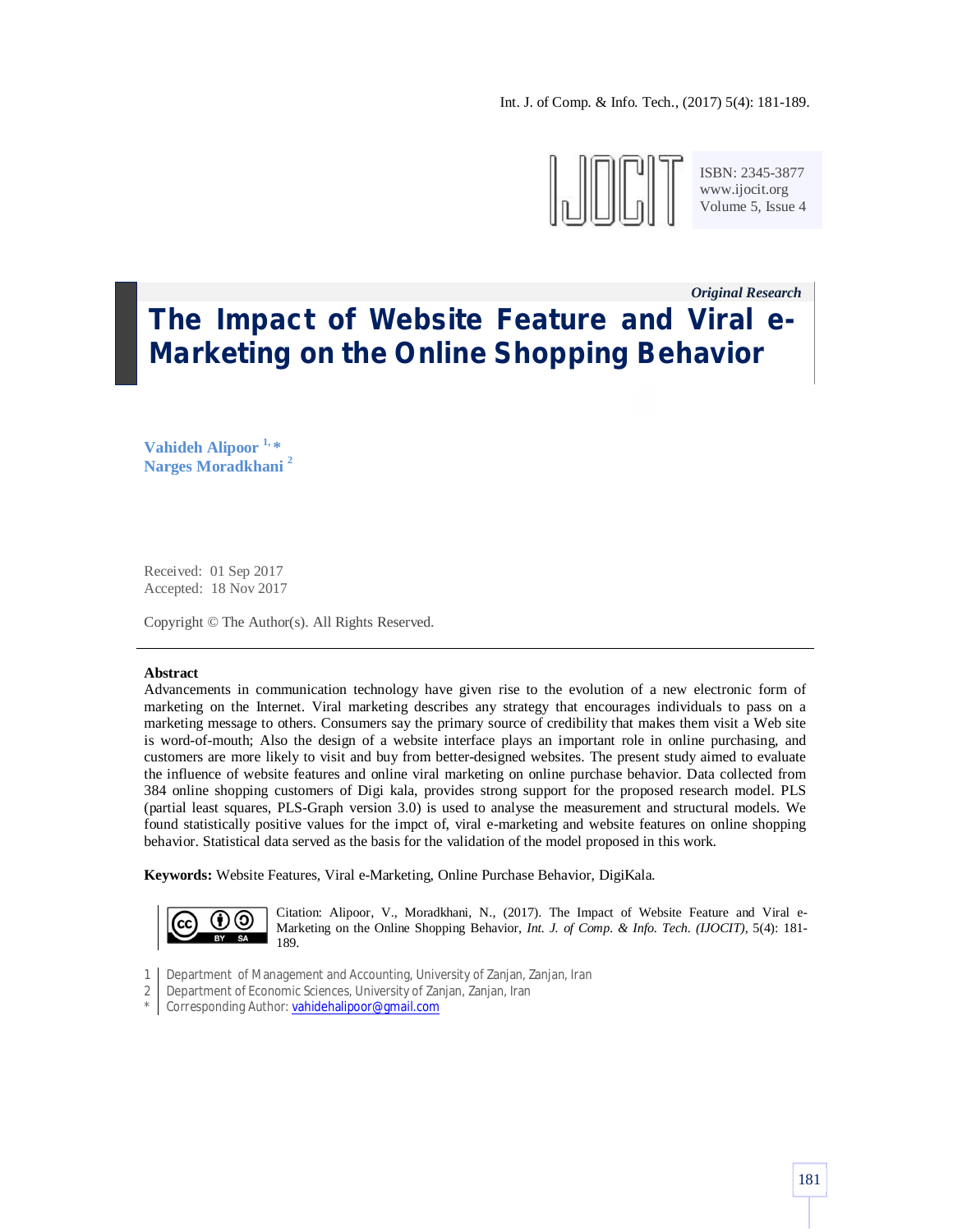# **1. Introduction**

Internet shopping has significantly grown and is increasingly becoming popular since its inception two decades ago. Statistics Incorporated (2015) concealed that around 41% of the global internet users have purchased goods and services online and is believed that this number will continue to rise as internet users may also increase in the following years [1].

There are millions of people online any time and they all are a potential consumer in the online market. Since there are so many providers, the most important thing for organizations is to understand: what are consumer wants and needs in this competitive business environment. In the Internet shopping market since there is no face-to-face contact, analyzing and identifying factors that influence the consumer is vital. Moreover, consumers have new demands in the Internet medium. Therefore, it becomes more important to answer consumer's demands to retain the customer being aware that customers are performing a major role in marketing, finding out how the factors that are essentially affecting the purchasing intentions are important.

Analyzing the process of shopping activities, how consumer decide and make purchases over the Internet and what they buy need to be identified by online providers in order to satisfy and succeed in the competitive business environment. Customer behaviors are influenced by different factors such as culture, social class, references group relation, family, salary level and salary independency, age, gender etc. and so they show different customer behaviors. These differences are seen more specific when it is considered between two different consumer groups from different countries [2]. The rapid increase in consumers' involvement in online purchase has transformed the Internet into a powerful force that influences consumer behavior [3]. Its characteristics, such as the accessibility of large amounts of information, lower search costs and access to all competitors [4] have changed the consumers' research and purchase activities. The Internet provides access for anyone at any time and at any location, which has made it easier for consumers to collect and evaluate competing offers.

The existence of the internet has significantly affected retail businesses. Since, traditionally, goods and services were only offered in brick and mortar (physical) stores. However, with the presence of technology-driven generations and further heightening of technological development, the internet has driven businesses to transition its typical marketing mode into a more convenient and encouraging way.

Likewise, the internet has able to facilitate companies in streamlining its operations, allowing better communication to customers and reducing unnecessary costs incurred[5[. Besides, a new business function called e-business/e-commerce was created with a platform to facilitate buying and selling of goods and services through the internet [6]. With the nearly 2 billion people using the internet, ecommerce made a strong contribution to economic growth, generating around 3.4% of the GDP across large economies [7]. In all existing businesses of today, customers as always play a very important role. Many studies have addressed the issues of online behavior by directly applying the knowledge of traditional purchase to the Internet context. Online purchase behavior is different from the traditional one and current knowledge of online consumer behavior is still limited [8]. Hence, increasing the theoretical knowledge in this area, which considers the particular characteristics of the online environment, is crucial.

Purchase behavior on the Internet in general is a very complicated phenomenon which comprises various aspects and is influenced by many factors. This research is motivated by the changes in the behavior of online consumers which stem from the characteristics of the Internet environment. It focuses on understanding the online shopping behavior in terms of the website features quality and online viral marketing. Consumers interact with each other, rate and review products and spread electronic Word of Mouth (e-WOM). Although the influence of these features on "consumers' shopping behavior in terms of how consumers search for information, evaluate alternatives, and make purchase decisions" is an under-studied area [9], its existence is definite. The website of an online retailer is perhaps its only way to communicate with the customers [10]. Therefore, the website quality is comparable with the shop's atmosphere [11]. Thus the reliability is grounded in the onset of transactions, particularly in the beginning of exchanges and transactions but it must be noted that providing a quality website is not sufficient by itself to bring about online shopping acceptance [12], because other numerous factors influence this acceptance process. For instance, some researchers have suggested that customers feel more anxious about security when facing unfamiliar salespeople, and probably lose their trust [13]. Given the role and significance of trust, it has been considered as an important factor of online transaction's success by various studies [14, 15].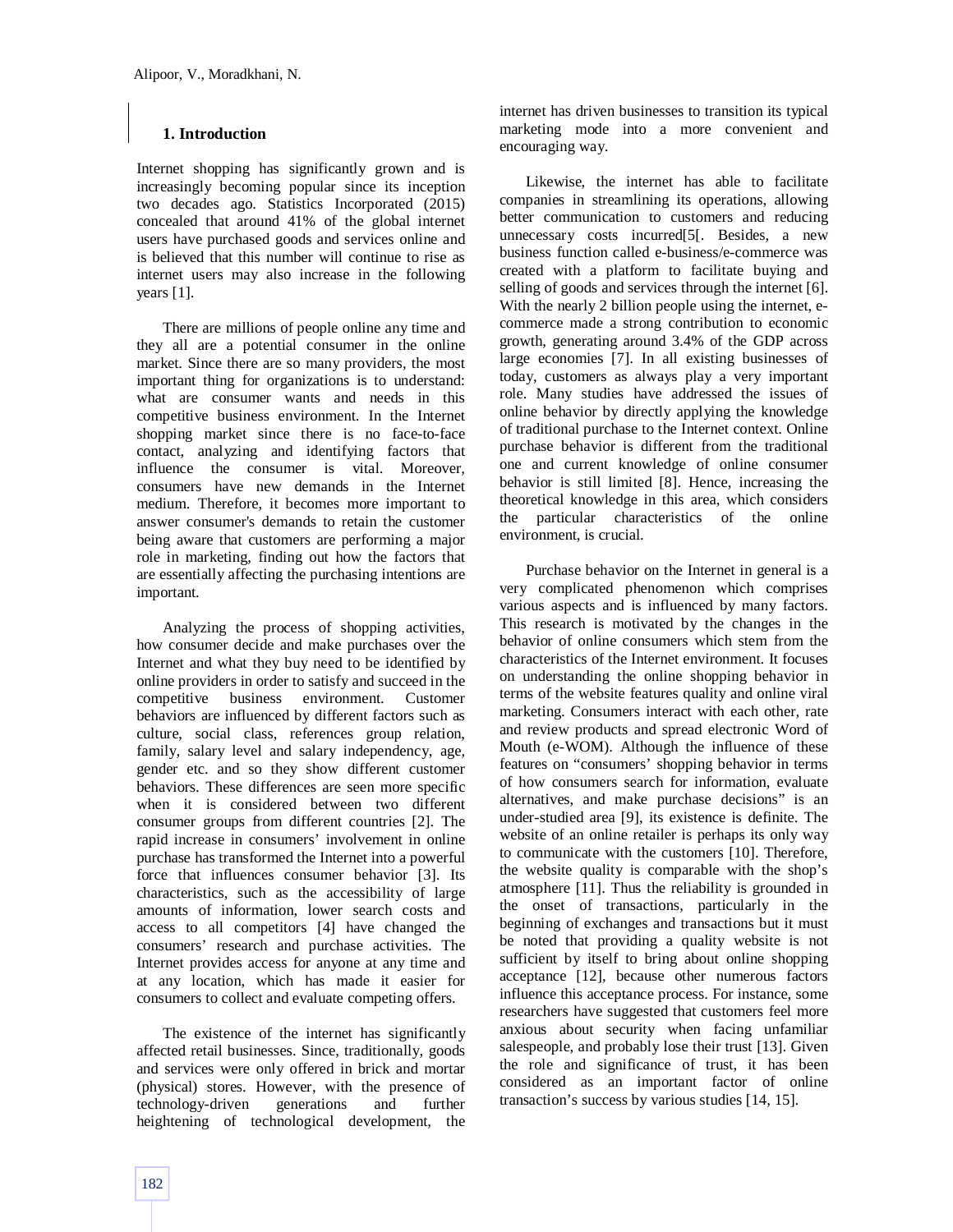In online shopping environment, a website interface serves as the online storefront for customers to interact with the online retailer, and to experience and evaluate the quality of service manifested by the website design [16]. Previous studies have found that the website design interface plays an important role in online purchasing during customers initial experience with an online retailer, as the website design elements and the interaction experience influence customers initial beliefs and subsequent behavioral intention and customers are more likely to visit and buy from better-design websites [17].

Purchase behavior on the Internet in general is a very complicated phenomenon which comprises various aspects and is influenced by many factors. Consumer decision making, which is a part of purchase behavior, has been a focal interest in consumer research and "will continue to be critically important" [18]. This research is motivated by the changes in the behavior of online consumers which stem from the characteristics of the Internet environment. It focuses on understanding the behavior in terms of the online viral marketing and website features that online consumers follow.

# **2. Online Shopping Behavior**

Online shopping also known as online purchasing or online consume, refers to the consumption process by which customers satisfy shopping demand through internet [19]. From the report of China online shopping industry development (2008-2009), online shopping can be defined as the process of sellers delivering products or service to clients, and the elements of information flow, capital flow, logistics that are relevant to this delivering process and every links of overall process are finished with the help of internet [20]. Online purchasing in this paper is mainly determined as a real purchasing behavior that customers meet demand on the basis of internet technology implementation.

As the development of internet technology and the improvement of e-commerce market, online shopping becomes a brand-new individual consumption pattern for buyers and receives a growing amount of attention from the public. In recent years, there is a great deal of scholars doing research on influencing factors for customer online purchasing behavior from different aspects. For example, in China, Wang (2001) executed a research from the sides of demographics, customer characteristics, transaction security, and online store owner to dissect the factors that affect clients' online shopping behavior and to build an influencing factor model. While some others did the similar research

from the aspects of online shopping risks, merchandise features and types, websites' maneuverability and convenience, and major advantages of online retailers [21].

# **3. Website Features**

One of steps of shopping process followed by most customers is information quest performed through active browsing and collecting the website information by the customer. If the website does not meet the customers' expectations about information needs, such an incompatibility (not meeting information needs) may be followed by an undesirable response by customers and purchasers. One of the main capabilities of e-stores' websites is provision of information on products and services for end customers [22, 23]. If the website provides ambiguous, unusable or incorrect information, it will become very difficult to obtain customer trust. Therefore, a website needs to provide useful and suitable content to the target market of that website. This content must be precise, containing useful and up-to-date.

# **3.1. Website Content Quality**

Numerous studies emphasize the fact that creating a website with under-standard content quality (such as usefulness, completeness, clarity and being up-to-date) is in fact a waste of resources and reduces the website's chances to attract customers [24, 25]. Liu and Arnett (2000) identified three factors of the information and service quality, system application and system design quality as the critical factors of buy-and-sell websites' success. Website content affects the way an e-shopping website is useful for e-customers. For instance, information quality of a website may determine the acceptance or disacceptance by the e-purchasers [26]. Gefen and Straub (2000) found a positive and significant relationship between content usefulness and people's purchase behavior. Ranganathan and Ganapathy (2002) identified the completeness of information on the firm and orders (part of information content dimension) as important determinants of e-shopping intention. Also, Song and Zahedi (2001) stated that content clarity and transparency was an important determinant of online purchase behavior (through facilitating the resources and perceived behavioral control). On this basis, creating customers' desirable attitude and desirable intention towards the website requires useful, complete, clear (explicit), up-to-date and precise content of the website [27]. Therefore, led to the formation of the below hypothesis:

**H1:** Website content quality has a positive effect on online shopping behavior.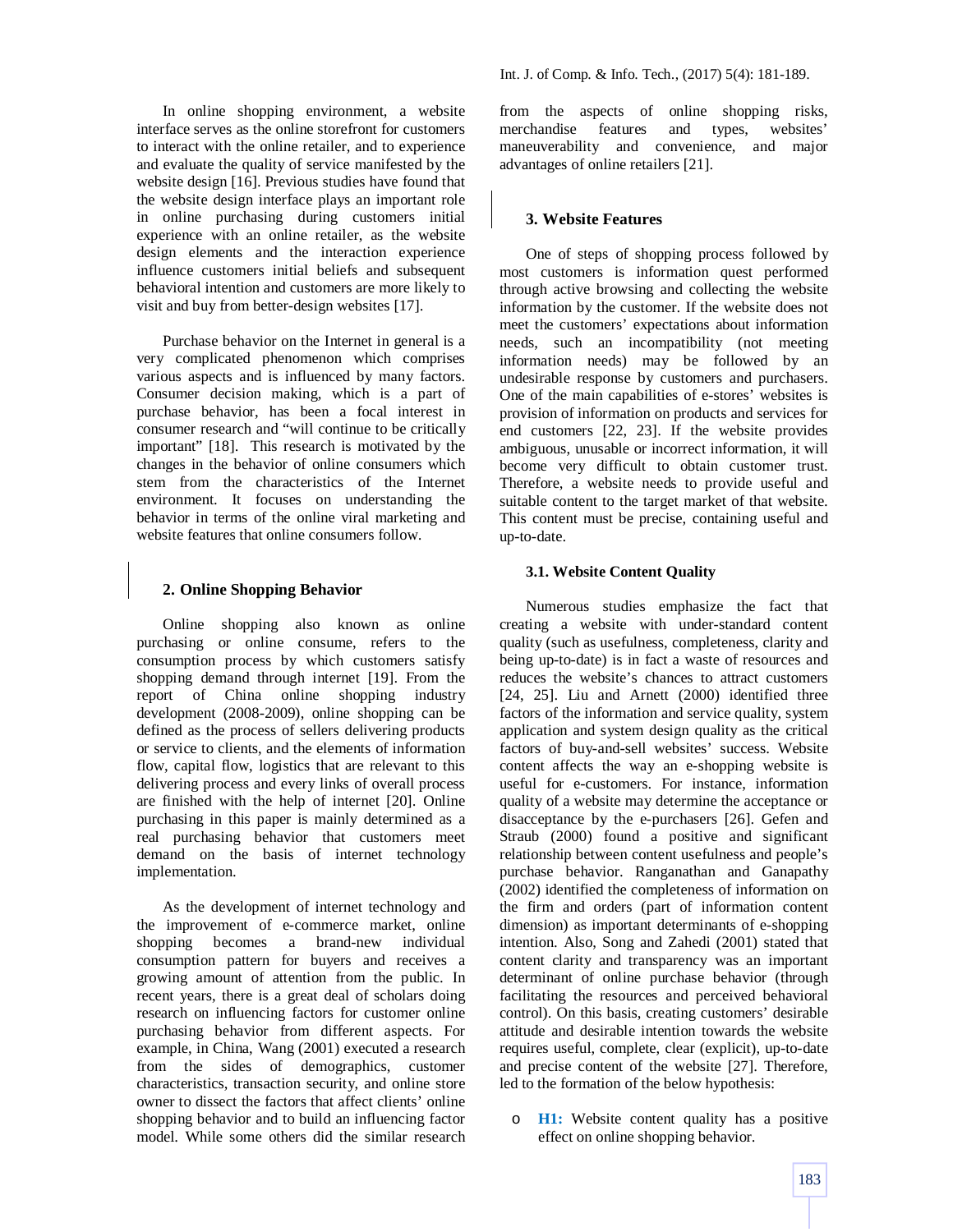# **3.2. Perceived Transactions Quality**

The ultimate goal of an e-shopping website is to buy and sell goods and services, together with information related to target customers. Successful websites should have a transaction quality that helps e-buyers easily and efficiently do their e-shopping activities. Ease of transaction is important for epurchasers for completion of the shopping process. E-shopping websites must note that if e-customers can not complete purchase process within a reasonable time or are confused during this process, they might withdraw from the purchase and exit the website without completion of the purchase process [28]. These customers have been observed to have a less probability to return to that website for repurchase or to continue their purchase [29]. Since the Perceived transactions quality has a positive influence on consumers' shopping, we hypothesize that:

o **H2:** Perceived transactions quality has a positive effect on online shopping behavior.

## **3.3. Customers' Perceived Security**

Many e-customers have concerns about security threats and unprotected privacy [30[;Many eshopping customers are afraid of their personal information being compromised and since in shopping there is a large number of purchase options (buy-and-sell websites) and the cost of shifting from one to another is low, and e-purchasers can evaluate more options before e-shopping, therefore the smallest concerns about transaction security may lead to shifting the store and purchase from another website. In these circumstances, assurance and protection of personal information and maintaining the security is a major factor in selection of eshopping website by the customers. For this reason, e-shopping websites have to try to eliminate the customers' security concerns. This is why security and privacy protection for doing online transactions is known as the main trait of an online store which provides the customers with information to decide upon. Numerous studies have indicated online transactions security concerns as an obstacle to online [31, 32]. Wang and et al. (2004) state that protecting the privacy and security is an effective way for online retailers to develop their connection to the customers. They state that most e-customers want to work with sellers who explain personal information applications and protection through a statement. Also, by the customers' perception of reduced security and privacy risks it is expected that their satisfaction is increased [33, 34]. Thus, it is hypothesized that:

o **H3:** Customer Perceived security has a positive effect on online shopping behavior.

# **3.4. Website Design Quality**

Venkatesh et al. (2003) argue that performance expectancy explains why people use technology to achieve their ends and that facilitating condition influencing such behaviors. This study now advances the notion that web design quality (facilitating conditions) influences not only usage (behaviors) but also performance expectations, because if people believe that they will benefit from a high quality online banking website, not only will they use the website, but they will also raise their evaluations of its usefulness. Researchers report such a relationship in systems design [35, 36, 37, 38], Shopping behavior. Therefore, the following hypothesis is posited:

o **H4:** website design quality has a positive effect on online shopping behavior

#### **3.5. Online Viral Marketing**

Viral marketing is the term used to describe the method of online marketing that encourages individuals to pass on a marketing message to others [39]. According to (Lekhanya,2014) the term 'Viral Marketing' describes the phenomenon by which consumers mutually share and spread marketing relevant information initially sent out deliberately by markets to stimulate and capitalize on word-ofmouth behavior" [40]. Viral Marketing is built on the old Word-of-Mouth. It is a central concept of viral marketing and is about how to get people to spread a message by word-of-mouth. It can be characterized as oral person-to-person communication regarding a brand, product, service etc. [41].

The people (buyers) who use word-of-mouth as a source for information tend to trust recommendations, as they are coming from a known source, which makes the communication more personal than word-of-mouse. It is important to make the distinction between traditional Word-of-Mouth, and Word-of-Mouse that takes place on the internet, because the surroundings are different on the internet, and there are other opportunities to communicate. Communication and dissemination through the internet allows the consumer to interact with many other people at the same time, which means that there is no longer need for face-to-face communication. A person can send an email or a message through a social networking site to all its contacts without major time costs. In this way, the consumer has a big reach and is available to spread information quickly [42]. Recent studies have shown that the majority of people who receive some kind of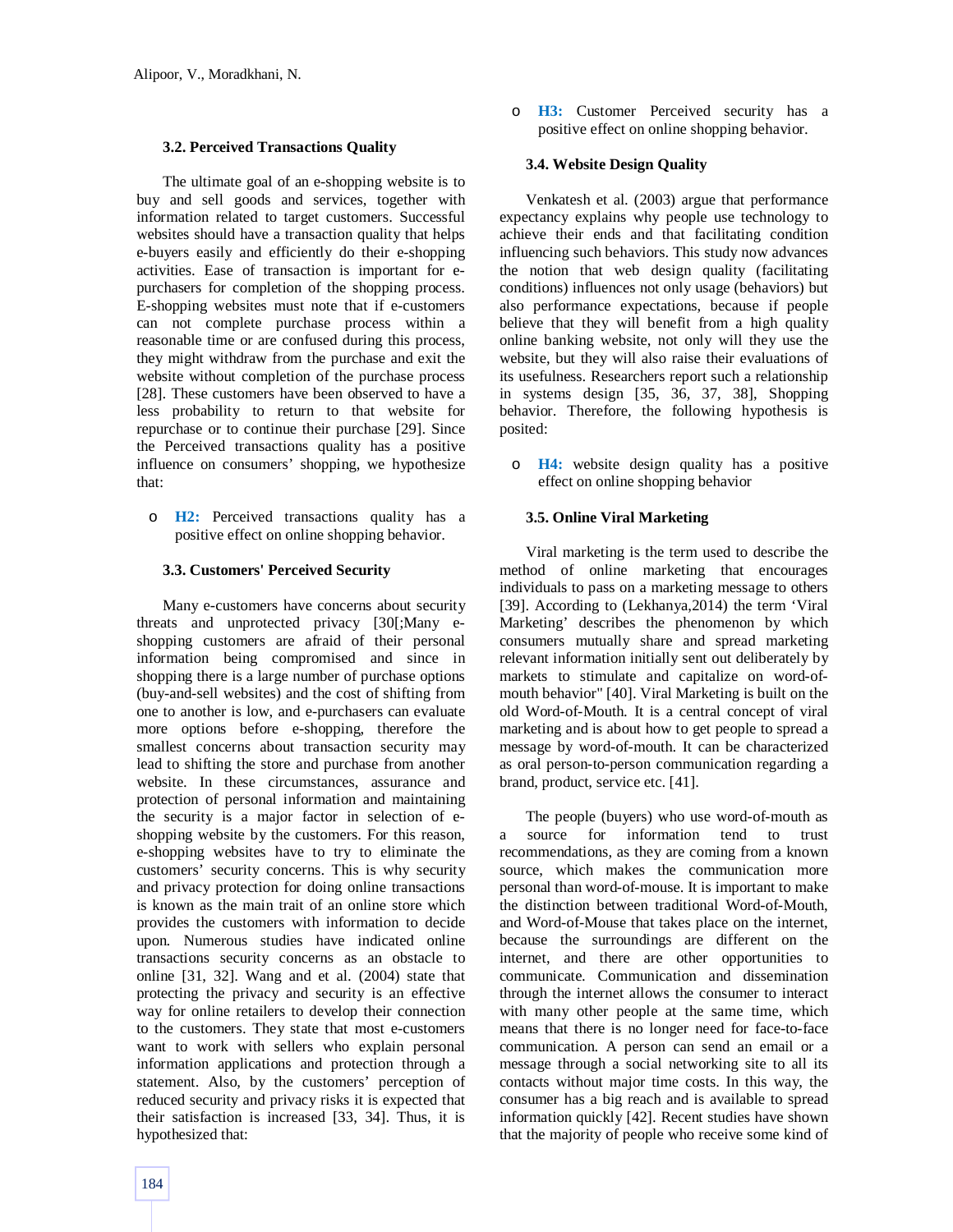email advertisement will forward it on. A study by Zimmerman (2001) found that 81% of recipients will forward a message to at least one other person and 49% will send it to two or more others [43]. When considering those percentages, it becomes clear how quickly these viral messages spread, and therefore why businesses need to harness them to aid their marketing objectives. We extend the previous research to assume that online shopping behavior can be influenced by the online viral marketing and therefore lead to the below hypothesis.

o **H5:** online viral marketing has a positive effect on online shopping behavior

## **Research methodology**

Presented below are the variables included in the proposed research model (Figure 1). A questionnaire has been designed to establish the effectiveness of online viral marketing and website features in generating online shopping behavior. The questionnaire consisted of 36 statements: PerfoCustomer perceived security (6 statements), perceived transactions quality (5 statements), website content (6 statements),website design (6 statements), online viral marketing (5 statements),and online shopping behavior (8 statements).All the statements were examined using a 5-point Likert scale, with answers ranging from 1 (I strongly disagree) to 5 (I strongly agree). The research model was tested with data from 360 DGkala online shopping customers. DGkala was chosen because it is the most widely used online stores in IRAN. The data for the study were collected via a questionnaire which reliability is shown in table1.

#### **5.1. Data analysis**

Structural equation modelling (SEM) was used to analyze the data for three reasons. First, according to the suggestions of Hair et al. (2006), SEM is a multivariate technique that permits the simultaneous estimation of multiple equations. Second, SEM performs factor analysis and regression analysis in one step, as SEM is used to test a structural theory. Third, SEM has become a very popular technique in the social sciences based on its main strengths. A structural equation modelling analysis was structural equation modelling analysis was performed using partial least squares (PLS; PLS-Graph 3.0). PLS places minimal restrictions on measurement scales, sample size and residual distribution [44]. PLS provides an analysis of both a measurement model and a structural model, and allows latent constructs to be modelled as reflective or formative indicators. For the model tested, all constructs were modelled as reflective.



**Figure 1.** Theoretical model

#### **Indicator reliability**

As shown in Table 1, all items exhibited loading higher than 0.7 on their respective construct, providing evidence of acceptable item convergence on the intended constructs. (see table 1). Convergent validity is assessed through verifying the value of AVE and of outer loadings [45]. AVE values should be greater than 0.5 [46].

|            | <b>Number</b><br>of items | Composite<br>reliability | <b>AVE</b> |
|------------|---------------------------|--------------------------|------------|
| <b>CPS</b> | 5                         | 0.949                    | 0.602      |
| <b>PTQ</b> | 5                         | 0.914                    | 0.525      |
| <b>WCQ</b> | 6                         | 0.895                    | 0.643      |
| <b>WDQ</b> | 6                         | 0.888                    | 0.597      |
| <b>ONB</b> | 9                         | 0.895                    | 0.633      |
| <b>OVM</b> | q                         | 0.894                    | 0.632      |

**Table 1.** Composite reliability and Average Variance Extracted (AVE) values, Source: authors' own.

#### **6. Analysis of the Model**

Collinearity did not prove problematic for the study, as VIF values of specific constructs did not exceed 5 [47], as shown in Table 4.

Coefficient of determination R2 and path coefficients Independent variables (i.e. customer perceived security, perceived transaction quality, website content quality, website design quality and online viral marketing) account for 89/5% of the variance of the variable online shopping behavior.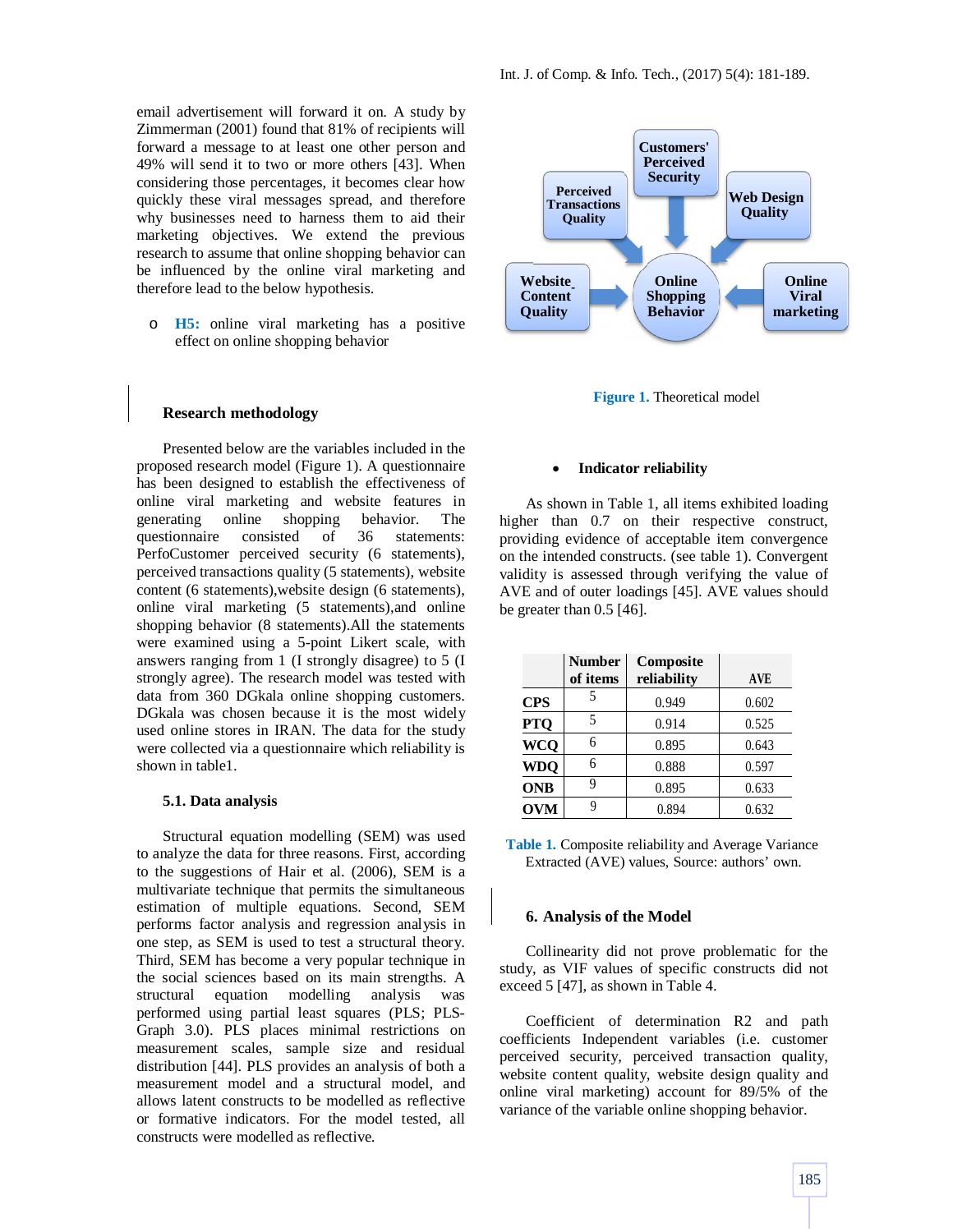

**Figure 2.** The research model in standard mode of the estimated coefficients



**Figure 3.** The Research model in terms of significant coefficients

The value of R2 should therefore be assessed as being moderately high [48[. The results of this study allow us to conclude that variables customer perceived security ( $\beta = 0.245$ , p <0.01), perceived transaction quality ( $\beta = 0.221$ , p <0.01), website content quality ( $\beta = 0.249$ , p <0.01), online viral marketing ( $\beta = 0.139$ ,  $p < 0.1$ ), and website design quality ( $\beta$  = 0.183, p < 0.01) have a significant impact on online shopping behavior. Table 2, summarizes path coefficients.

| auuna vwn.            |             |       |           |                           |       |  |  |  |
|-----------------------|-------------|-------|-----------|---------------------------|-------|--|--|--|
|                       | Path        |       |           | Standard Statistics Value |       |  |  |  |
|                       | coefficient | Mean  | deviation |                           | P     |  |  |  |
| $CPS \rightarrow OSB$ | 0.245       | 0.240 | 0.059     | 4.141                     | 0.000 |  |  |  |
| $PTQ \rightarrow OSB$ | 0.179       | 0.182 | 0.057     | 3.135                     | 0.002 |  |  |  |
| $WCO \rightarrow OSB$ | 0.249       | 0.248 | 0.060     | 4.119                     | 0.000 |  |  |  |
| $OVM \rightarrow OSB$ | 0.139       | 0.137 | 0.059     | 2.353                     | 0.019 |  |  |  |
| $WDO \rightarrow OSB$ | 0.183       | 0.187 | 0.076     | 2.402                     | 0.017 |  |  |  |

**Table 2.** Assessment of path coefficients, Source: authors' own.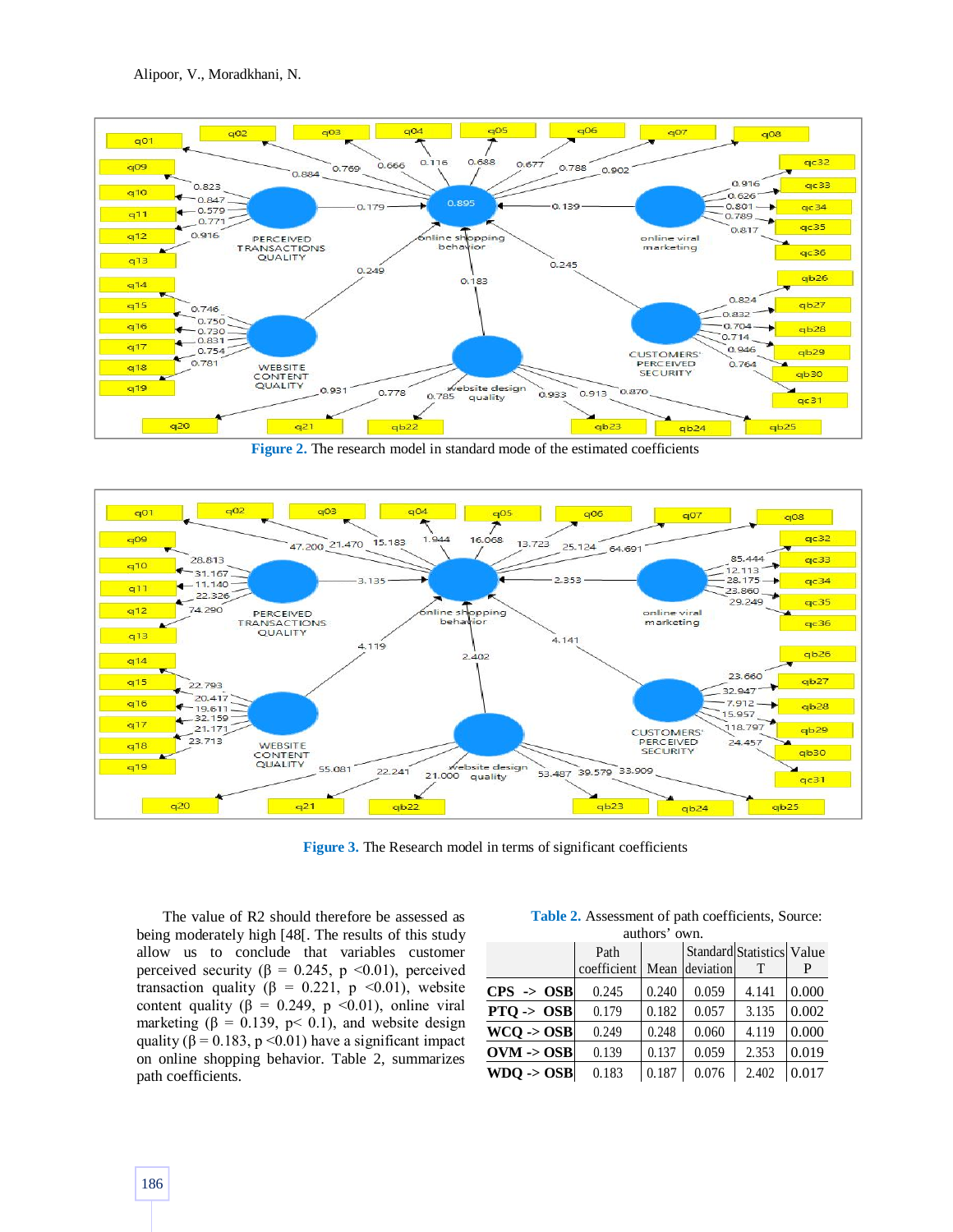The main purpose of this research was to examine the influence of website features and online viral marketing on the online shopping behavior. All the Hypotheses have been confirmed in the study a summary of the hypotheses is presented in table 7. We found that all website features quality such as content quality ( $β=0.249$ ), design quality ( $β=0.183$ ) and perceived transaction ( $\beta$ =0.179) had positive and significant impacts on online shopping behavior. As shown in Table 5, online viral marketing also has significant impact ( $\beta = 0.139$ ) on the dependent variable.

## **8. Conclusion**

E-commerce market has great potential, especially the aspect of online shopping, but before every moves of development, we must understand the key factors that restrict the activity of consumers shopping online. Only understand these impediments enable the online shopping to develop.

From table 3, we can see that attitude toward the website features constitutes the primary driver of online shopping behavior. This is consistent with previous research indicating that customers' intention to revisit result of their attitude toward using the technology involved in the site. Furthermore, revisiting the site was mainly influenced by usefulness, perceived entertainment, and perceived informativeness; indicating that Internet designers should add more features that affect the website's appearance, including images, colors, fonts, shapes, animations, and layout, and relevant, current, and easy-to-understand information. The organization and structural layout of the site's pages and content should add up to an easy-to-use website [49]. These results consist to the findings of Bilgihan et al., (2015) they proposed a hypothesis that the flow experience on a hotel booking website has a positive impact on loyalty to the website, was not supported.

Research findings showed that online viral marketing has a significant and positive effect on the online shopping behavior ( $β=0.139$ ); In other words, viral marketing leads costumers to improve their purchase decisions. An examination of the theories on viral marketing has shown that viral marketing is a modern form of word-of-mouth, also called wordof-mouse, because it is spread through social media channels. Using viral marketing has advantages, which include cost-effectiveness due to lower costs associated with it than traditional marketing like TV ads [50[. The spread of viral marketing is one of the best advantages, because if a marketing campaign or content is catchy it could spread fast across the world. For companies it is much easier to measure the effect of marketing campaigns through viral marketing, because there are numbers that indicates the success, such as likes, number of shares, etc. Even though viral marketing has many advantages, there are also some disadvantages which need to be considered. The Digikala shop should stimulate customer to purchase online by considering websites features and online viral marketing as discussed above.

**Table 3.** summary of Hypothesis, Source: authors' own.

| <b>Hypothesis</b>                           | Confirme? |  |
|---------------------------------------------|-----------|--|
| <b>H1</b> : Website content quality has a   | Yes       |  |
| positive effect on online shopping          |           |  |
| behavior.                                   |           |  |
| <b>H2</b> : Perceived transactions quality  | Yes       |  |
| has a positive effect on online             |           |  |
| shopping behavior                           |           |  |
| <b>H3</b> : Customer Perceived security has | Yes       |  |
| a positive effect on online shopping        |           |  |
| behavior                                    |           |  |
| <b>H4</b> : website design quality has a    | Yes       |  |
| positive effect on online shopping          |           |  |
| behavior                                    |           |  |
| H5: online viral marketing has a            | Yes       |  |
| positive effect on online shopping          |           |  |
| behavior                                    |           |  |

#### **References**

- [1] Ratilia,Mark (2016)," Quantitative marketing research", *Master Thesis, Masaryk University, Faculty of Economics and Administration*.
- [2] Yoldas ,Seda (2012), A Research About Buying Behaviors of Online Customers, *A dissertation submitted for The Masters in MSc International Management, The Business School University of Roehampton*.
- [3] McGaughey, R. E., and Mason, K. H. "The Internet as a marketing tool" *Journal of Marketing Theory and Practice* (6) 1998, pp 1-11.
- [4] Daniel, E., and Klimis, G. M. "The impact of electronic commerce on market structure: An evaluation of the electronic market hypothesis," *European Management Journal* (17:3) 1999, pp 318-325.
- [5] Millyard, K. B. (2015). Benefits for Businesses Using the Internet modeling (PLS-SEM). An emerging tool in business research. *European Business Review*, 26(2): Number 2.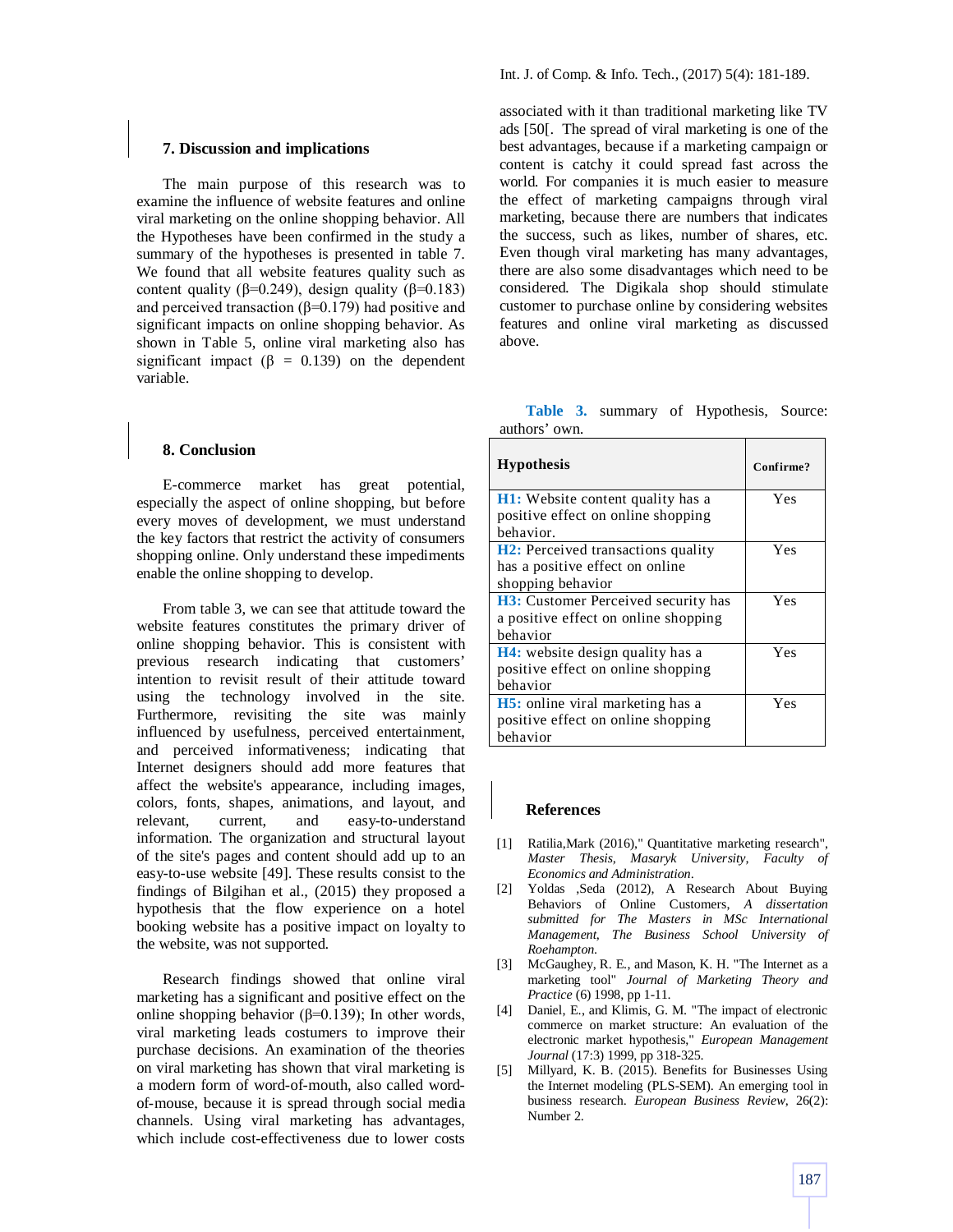- [6] Vitez, O. (2015). The Effect of the Internet on Modern Businesses & Corporations. Retrieved July 22, 2015, from Houston Chronicle Website: http://smallbusiness.chron.com/effect-internet-modernbusinesses-corporations-896.html
- [7] Manyika, J., & Roxburgh, C. (2011). The great transformer: The impact of the Internet on economic growth and prosperity, *Strategic Management Journal*, 20(2): 195–204.
- [8] Dennis, C., Merrilees, B., Jayawardhena, C., and Wright, L. T. (2009), "E-consumer behavior," *European Journal of Marketing*, pp 1121-1139.
- [9] Brynjolfsson, E., Hu, Y.J., Smith, M.D (2006) 'From Niches to Riches: Anatomy of the Long Tail', *MIT Sloan Management Review*, 47(4), pp. 67-71.
- [10] Chen, S.C. and Dhillon, G.S. (2003), "Interpreting dimensions of consumer trust in e-commerce", *Information Technology and Management*, Vol. 4 Nos 2-3, pp. 303-18.
- [11] E thier, J., Hadaya, P., Talbot, J. and Cadieux, J. (2006), "B2C web site quality and emotions during online shopping episodes: an empirical study", *Information & Management,* Vol. 43 No. 5, pp. 627-39.
- [12] Cho, J. (2004), "Likelihood to abort an online transaction: influences from cognitive evaluations, attitudes, and behavioral variables", *Information & Management*, Vol. 41 No. 7, pp. 827-38.
- [13] Gefen, D. and Straub, D.W. (2000), "The relative importance of perceived ease of use in IS adoption: a study of e-commerce adoption", *Journal of the Association for Information Systems*, Vol. 1 No. 8, pp. 1- 28.
- [14] Bart, Y., Shankar, V., Sultan, F. and Urban, G.L. (2005), "Are the drivers and role of online trust the same for all web sites and consumers? A large-scale exploratory empirical study", *Journal of Marketing*, Vol. 69 No. 4, pp. 133-52.
- [15] Corritore, C.L., Kracher, B. and Wiedenbeck, S. (2003), "On-line trust: concepts, evolving themes, a model", *International Journal of Human-Computer Studies*, Vol. 58 No. 6, pp. 737-58.
- [16] Zhang, P. & Von Dran, G. M. (2002). User expectations and rankings of quality factors in different web site domains. *International Journal of Electronic Commerce*, 6(2), 9-34.106–121.
- [17] Mithas, S., Ramasubbu, N., Krishnan, M. S., & Fornell, C. (2007). Designing web sites for customer loyalty across business domains: a multilevel analysis. *Journal of Management Information Systems*, 23(3), 97-127.
- [18] Bettman, J. R., Luce, M. F., and Payne, J. W. "Constructive consumer choice processes," *Journal of Consumer Research* (25:3) 1998, pp 187-217.
- [19] He Shengmin, (2004). The process of institutionalization of Internet Consumption. *Journal of acadamic exhanges*, Vol. 10, p 41-47.
- [20] iResearch. China online shopping industry development in 2008-2009, Available on web at: http://report.iresearch.cn/1242.html
- [21] Zhao Ying. Zhang Yue, (2004). Features of consumer behavior in the e-commerce environment and its impact on network marketing. *Journal of Jiangsu trader theory*, Iss. 4.
- [22] Liu, C., & Arnett, K. P. (2000). Exploring the factors associated with Web site success in the context of electronic commerce. *Information & management*, 38(1), p 23-33.
- [23] Lim, H. and Dubinsky, A.F. (2004), "Consumers' perceptions of e-shopping characteristics:

expectancy-value approach", *Journal of Services Marketing*, Vol. 18 No. 7, pp. 500-13.

- [24] Liu, C. and Arnett, K.P. (2000), "Exploring the factors associated with web site success in the context of electronic commerce", *Information & Management*, Vol. 38, pp. 23-33.
- [25] Bell, H. and Tang, N. (1998), "The effectiveness of commercial internet web sites: a user's perspective", *Internet Research*,Vol. 8 No. 3, pp. 219-28.
- [26] Lin, C.J. and Liu, H. (2000), "Towards an understanding of the behavioral intention to use a web site", *International Journal of Information Management*, Vol. 20, pp. 197-208.
- [27] Aladwani, A.M. and Palvia, P.C. (2002), "Developing and validating an instrument for measuring userperceived web quality", *Information & Management*, Vol. 39 No. 6, pp. 467-76.
- [28] Bhatti, N., Bouch, A. and Kuchinsky, A. (2000), "Integrating user-perceived quality into web server design", *Computer Networks*, Vol. 33, pp. 1-16.
- [29] Lim, H. and Dubinsky, A.F. (2004), "Consumers' perceptions of e-shopping characteristics: an expectancy-value approach", *Journal of Services Marketing*, Vol. 18 No. 7, pp. 500-13.
- [30] Teltzrow, M. and Kobsa, A. (2004), "Impact of user privacy preferences on personalized systems–a comparative study", *paper presented at the CHI*-2003, Fort Lauderdale, FL.
- [31] Gauzente, C. (2004), "Web merchant's privacy and security statements: how reassuring are they for consumers? A two-sided approach", *Journal of Economic Commerce Research*, Vol. 5 No. 3, pp. 181- 98.
- [32] Lim, K. S., Heinrichs, J. H., & Lim, J. S. (2009). Testing a MIMIC model of e-shopping site usagef. *International Journal of Retail & Distribution Management*. Vol. 37 No. 10, pp. 852-866.
- [33] He Shengmin, (2004). The process of institutionalization of Internet Consumption. *Journal of acadamic exhanges*, Vol. 10, p 41-47.
- [34] Park, C. H., & Kim, Y. G. (2003). Identifying key factors affecting consumer purchase behavior in an online shopping context. *International Journal of Retail & Distribution Management*, 31(1), p 16-29.
- [35] Davis, F. D. (1989). Perceived usefulness, perceived ease of use, and user acceptance of information technology. *MIS Quarterly*, 13(3), 319 340.
- [36] Igbaria, M., Guimaraes, T., & Davis, G. (1995). Testing the determinants of microcomputers usage via a structural equation model. Journal of Management Information Systems, 11(4), 87 114.
- [37] Lee, G., & Lin, H. (2005). Customer perception of eservice quality in online shopping. *International Journal of Retail and Distribution Management*, 3(2), 161 176.
- [38] Schaupp, L. C., Fan, W., & Belanger, F. (2006). Determining success for different website goal. *In Proceeding of the 39th Annual Hawaii International Conference on System Sciences* (p. 107.b), Washington, DC: IEEE Computer Society.
- [39] Devi, M. Renuka, Recent Trends in Viral Marketing and its Transmission, *Indian Journal of Research*, Volume: 4, Issue: 7.
- [40] Lekhanya, L. M. (2014). The impact of viral marketing on corporate brand reputation. *The International*  **Business & Economics Research** (Online), 13(2), 213.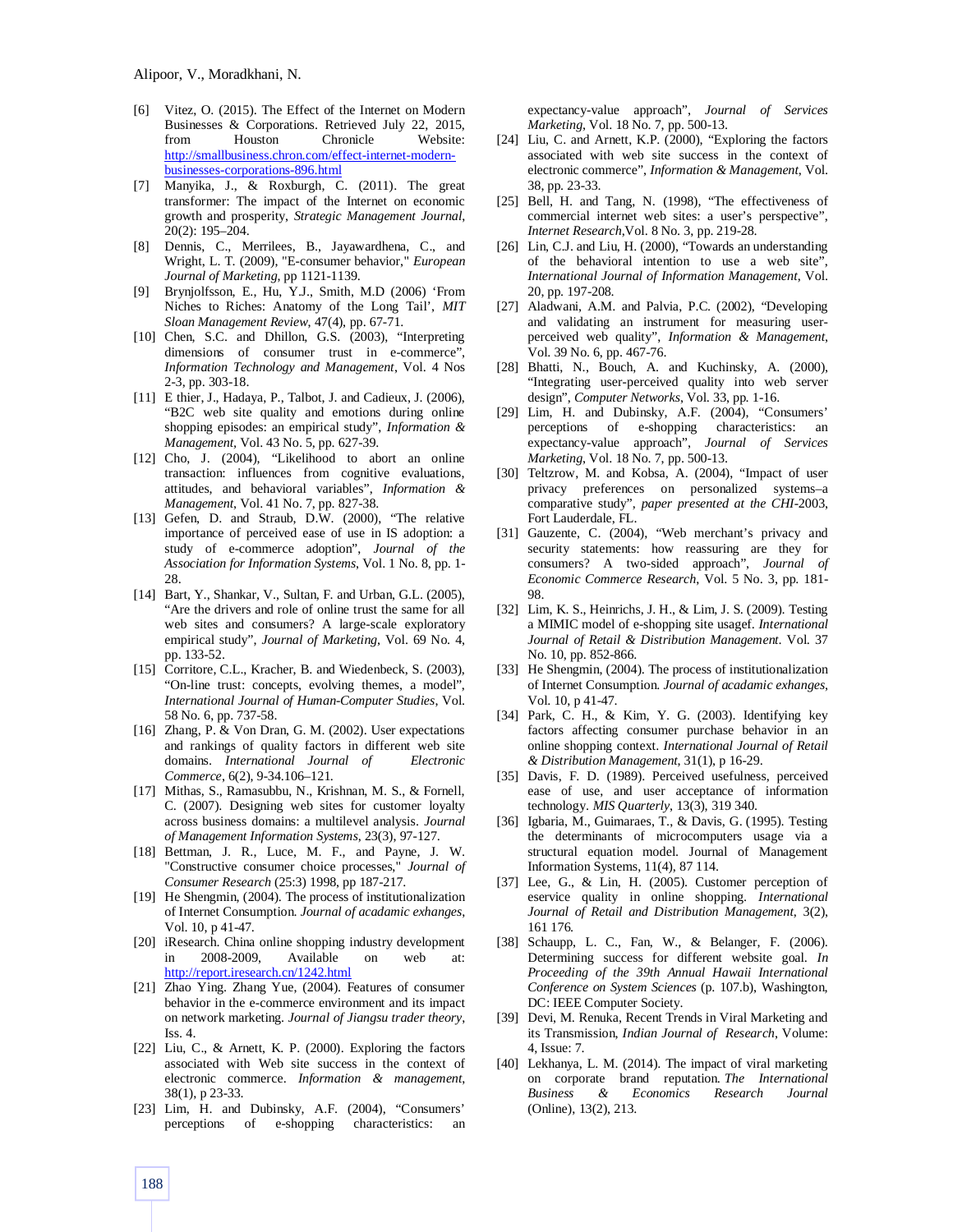- [41] Kotler, P. & Keller, K. & Brady, M. & Goodman, M. & Hansen, T. (2009): *Marketing Management*, (1th Edition). Pearson Education Limited.
- [42] Subramani, M. R., & Rajagopalan, B. (2003). Knowledge-sharing and influence in online social networks via viral marketing. *Communications of the ACM*, 46(12), 300-307.
- [43] Zimmerman, J. (2001) Marketing on the Internet, *Canada: Jim Hoskins*.
- [44] Chin, W., Marcolin, B. and Newsted, P. (2003). A partial least squares latent variable modeling approach for measuring interaction effects: results from a Monte Carlo simulation study and an electronic-mail emotion/adoption study. *Information Systems Research*, 14: 189–217.
- [45] Hair, J.F.J., Sarstedt, M.H.L. and Kuppelwieser, V.G. (2014). Partial least squares structural equation modeling (PLS-SEM), An emerging tool in business research. *European Business Review*, 26(2): 106–121.
- [46] Bagozzi, R.P. and Yi, Y. (1988). On the evaluation of structural equation models. *Journal of the Academy of Marketing Science*, 16(1):74–94.
- [47] Hair, J.F., Ringle, C.M. and Sarstedt, M. (2011). PLS-SEM: Indeed a Silver Bullet. *Journal of Marketing Theory and Practice*, 19(2): 139–151.
- [48] Wong, K. K.-K. (2013). Partial Least Squares Structural Equation Modeling (PLS-SEM) Techniques Using Smart PLS. Marketing Bulletin, 24: 1–32.
- [49] Hasan, B. (2016). Perceived irritation in online shopping: The impact of website design characteristics. *Computers in Human Behavior*, 54, 224- 230.
- [50] Michael, (2016), Viral Marketing on Facebook ,A study to clarify what makes people in the age 16-44 share content on Facebook, *Master thesis, Supervisor*: John Hird.

# **Authors Profile**



**Vahideh Alipoor** received her PhD in management sciences from Tarbiat Modares University (TMU). Now, she is Assistant Professor in Management Department of Zanjan University. Her research interest is international marketing.

**Email:** vahidehalipoor1@gmail.com vahidehalipoor@gmail.com



**Narges Moradkhani** recived her PhD in Economics from University of Putra, Malaysia (2011-2007), and received her M.Sc. in Economic Science from Shahid Beheshti, Iran (2003- 2000). At present she is Assistant Professor in Economic Department of Zanjan University.

Her research interest is online economic systems.

#### **Email:**

nmoradkhani@znu.ac.ir nnmoradkhani@yahoo.com